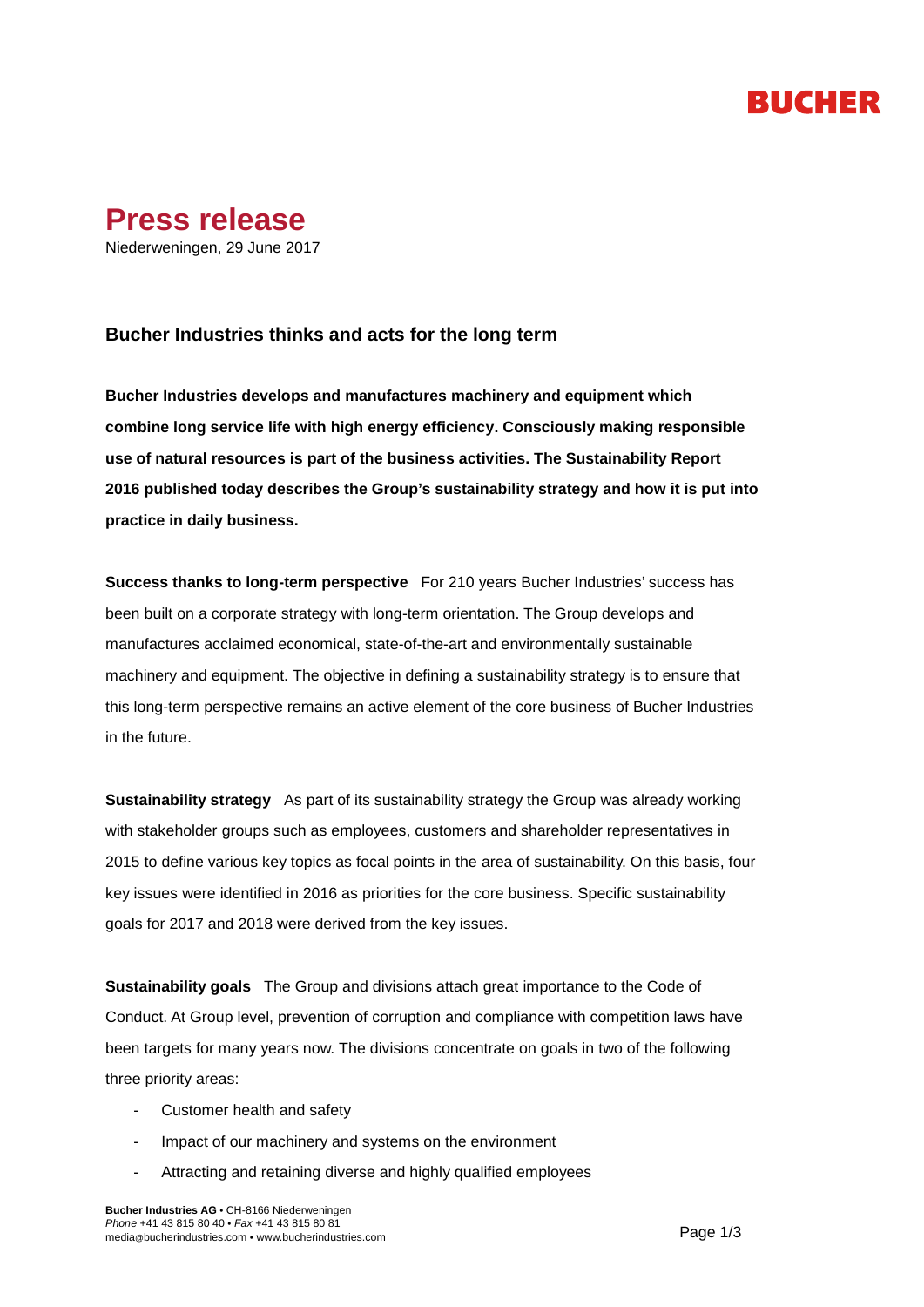# **BUCHER**

The concrete activities and objectives of the Group and divisions are detailed in the attached Sustainability Report 2016.

**Sustainability embedded in core business** Aspects of sustainability are taken into account in product development, infrastructure, and purchasing, as well as with regard to the general behaviour of employees. Kuhn Group, for example, as a manufacturer of agricultural sprayers for crop protection, focuses on responsible use of protectants. New technology leads to a ninefold reduction of section overlap, thus preserving crops, soil and groundwater. The efficiency of the valves that Bucher Hydraulics integrates into electrically powered farm loaders effectively extends the vehicles' operating time. Bucher Municipal transformed the sweeper market with a vehicle that operates with zero  $CO<sub>2</sub>$  emissions and saves energy. As a manufacturer of glassforming and inspection machinery, Bucher Emhart Glass focused on transferring its employees' expertise to younger colleagues. Bucher Unipektin, a business unit of the Bucher Specials division, invested in improved safety for customers operating its fruit juice processing equipment.

#### **Sustainability Report 2016**



The Sustainability Report 2016 can be accessed via the following links or the Bucher Industries website. It shows how aspects of sustainability are put into practice in the Group's day-to-day business:

- [Sustainability Report 2016](http://www.bucherindustries.com/en/investor-relations/sustainability-report)
- **[Sustainability stories](http://www.bucherindustries.com/en/about-us/sustainability)**